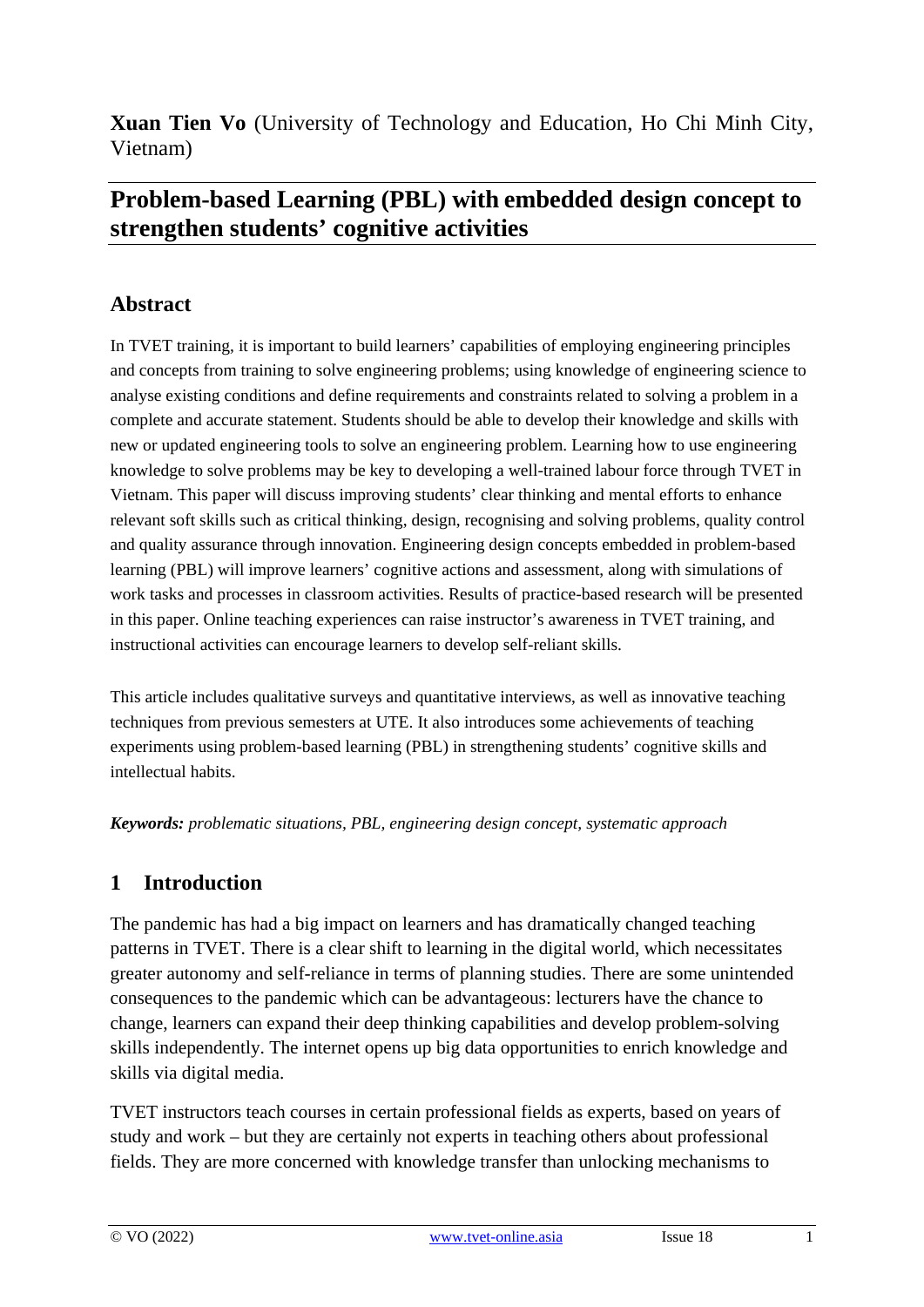promote student learning, helping them to find ways to accumulate fresh knowledge. How learning processes really work is extremely important to TVET and adult education. TVET educators need to align their instructional methods to the characteristics of students in order to facilitate students' accumulation of knowledge and skills. Zimmerman notes that students:

(1) can personally improve their ability to learn through selective use of meta cognitive and motivational strategies;

(2) can proactively select, structure, and even create advantageous learning environments; and

(3) can play a significant role in choosing the form and amount of instruction they need. (Zimmerman 2000, 4)

Project-based learning (PBL) is a commonly used technique in Vietnam's TVET as one of the most popular methods to train hand-on skills, especially in the field of technology. However, qualitative surveys conducted in previous semesters at UTE exposed limitations in implementing PBL. Students had difficulty with the project's initiative, often skipping relevant steps of the engineering design process such as defining problems or analysing/testing results. Unfamiliarity with engineering design processes proved an obstacle. A systematic approach to the design process would help students to deal with projects more effectively. Otherwise, these limitations hinder students in the project design phase, potentially leading to an unstable or unreliable model. To solve these disadvantages of PBL, engineering design has been broken down into an eight-step design process according to Kosky's model. Integrated into PBL, this strategic approach would support students in thought processes for design. In addition, teaching techniques would be enhanced by focusing on the mechanism of neural connections and the conditions of organised learning processes so that students can utilise prior knowledge in new situations or problems. This would be useful preparation for the world of work, so that students can take on responsible roles on their entry into professional practice and meet the high demands of industry 4.0.

### **2 Learning theories as foundation for innovation to support students' cognitive strength and improve learners' intellectual habits**

Ambrose et al. (2010) have emphasised that effective teaching must begin with a consideration of how students learn.

"Learning is not something done to students, but rather something students themselves do. It is the direct result of how students interpret and respond to their experiences — conscious and unconscious, past and present" (ibid., 3).

Learning is an intellectual process in which knowledge should be consistent. Students bring their prior knowledge to new courses and may use it systematically to attain new knowledge through their thoughts, feelings, and actions. Nevertheless, prior knowledge can help or hinder future learning processes. If students' prior knowledge is robust and accurate and activated at the appropriate time, it provides a strong foundation for building new knowledge. If, however, their prior knowledge is inert, insufficient for the task, activated inappropriately,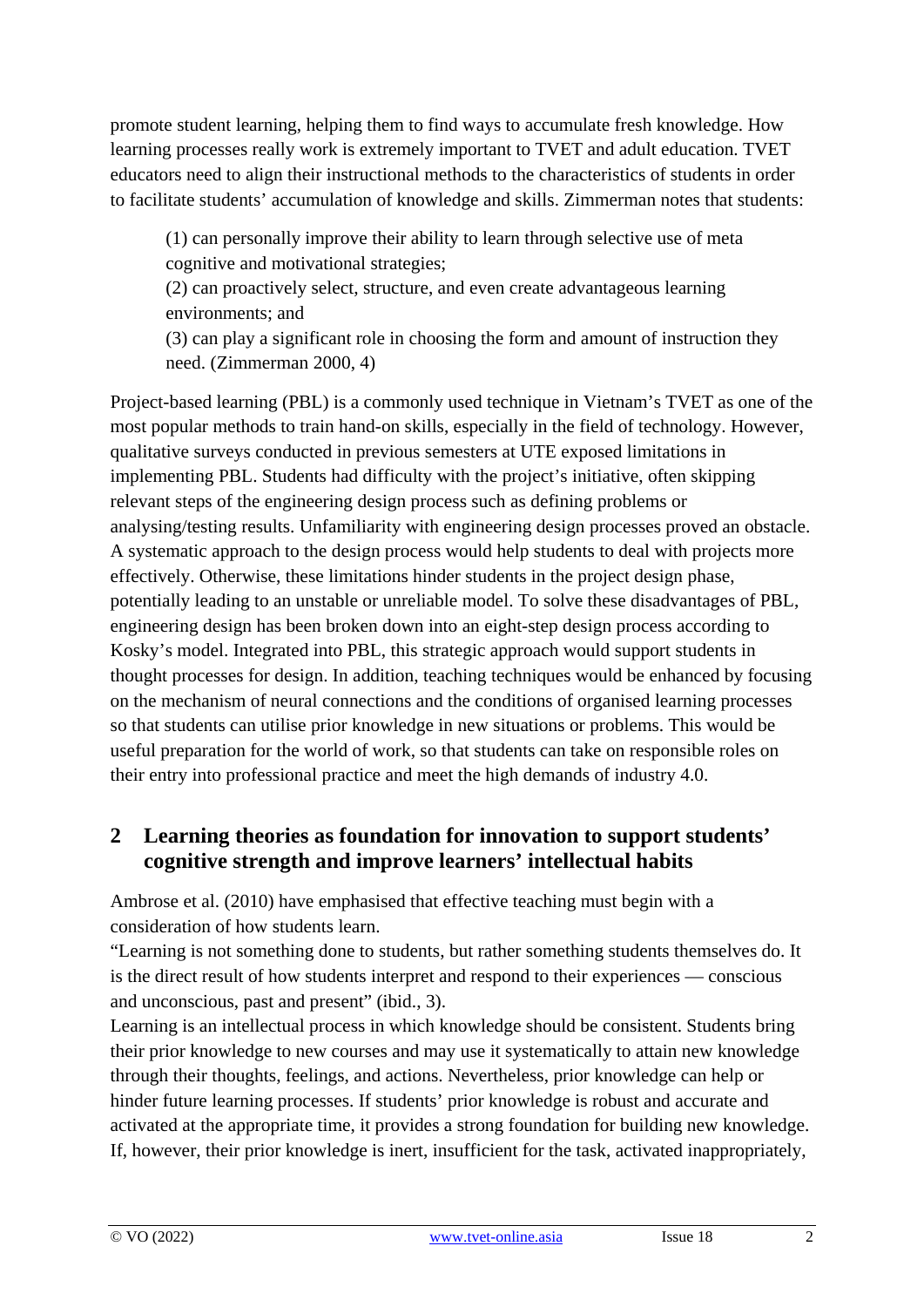it could prove to be an impediment (ibid., 13). Students make connections between the building blocks of knowledge. Connections are initiated and formed when knowledge is structured and meaningfully organised. Students are better able to retrieve and apply their knowledge effectively and efficiently when instructors adopt a methodological teaching approach. To assist students in mastering essential knowledge and self-reliant learning, they should be asked to apply their prior knowledge to solving a problem or carrying out a practical task. Effective instruction during lessons facilitates students' knowledge, stimulates particular types of thinking, and motivates students to focus on key aspects of a topic so that they know how to apply what they have learned (Westwood 2009, Ambrose et al. 2010, Schunk 2012, Hoepfner & Koch 2015). Combining and integrating component skills and knowledge to perform complex tasks fluently and automatically is essential for TVET. In addition, pedagogical approaches to teaching must be founded on the neuroscience of learning. TVET instructors and lecturers should pay attention to the relation of the nervous system to learning and behavioural characteristics of knowledge transfer processes in the classroom, which involve using information in novel ways or in new situations: "From a neuroscientific perspective, this means that neural connections are formed between the learning and the new uses and situations. These connections are not made automatically. Students must learn them through experiences (e.g., teaching) or determine them on their own (e.g., through problem solving)" (Schunk 2012, 81). Consequently, problem-based learning (PBL) becomes a standard method in TVET which can engage students in learning and help to motivate them in developing component skills and knowledge. PBL allocates students into work groups so they can improve their cooperative learning skills. Problem-based learning requires students to think creatively, bring their knowledge to bear in unique ways and strengthen cognitive connections as well as triggering neural firing. Transmission of information becomes more rapid and effective. Learning processes are consolidated, described as "the forming and strengthening of neural connections (synapses)" (Schunk 2012, 69). Problem-based learning, therefore, is an effective learning method, based on brainrelated educational methods and especially useful for (group) projects. Commonly applied in Vietnamese TVET, project-based learning (PBL) strengthens trainees' hands-on skills in the technical field, under the banner of *work-oriented learning* (Schröder & Dehnbostel, 2021). It has been a policy at University of Technology and Education in Ho Chi Minh City since 2012 (HCMUTE 2012), when the first cohort of faculties returned from Arizona State University where they had been trained in the Higher Engineering Education Alliance Program (HEEAP), initiated by Intel. The HEEAP is a breakthrough project of Intel, seen as a solution to solve disadvantages in engineering education exposed through the myth surrounding Intel's recruitment event: "only 40 engineering graduates passed the Intel recruitment test among 2000 competitors" (The Du et. al 2018, 14) when the company scouted for a qualified workforce to operate its assembly and test manufacturing plants (ATM) in Ho Chi Minh City. This might well be an exaggeration. Intel certainly found it difficult to build a qualified workforce for its new ATM due to a shortage of skilled labour. Intel is by no means an isolated incident. Mori's research on "Skill Development for Vietnam's Industrialization: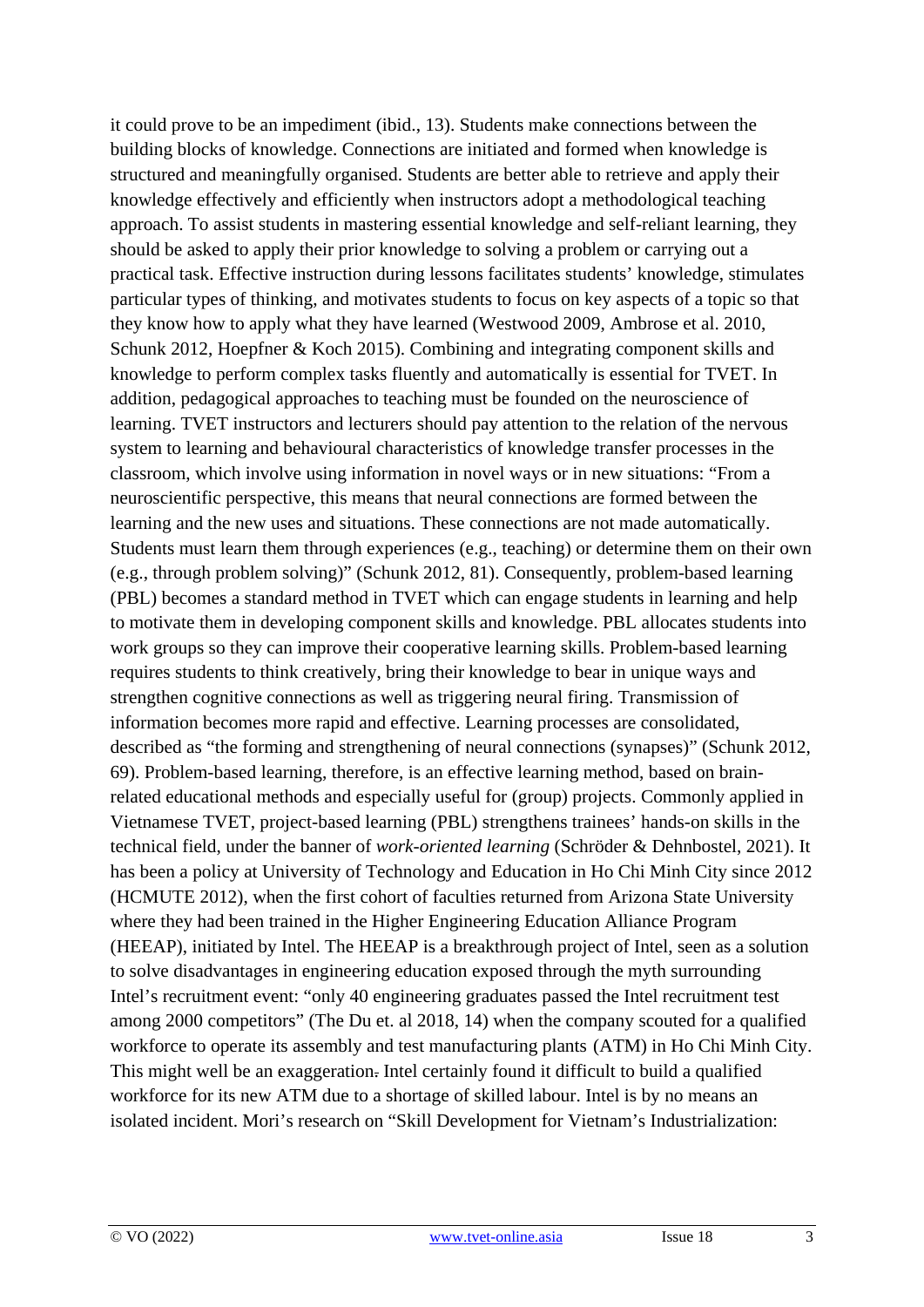Promotion of Technology Transfer by Partnership between TVET Institutions and FDI Enterprises" also highlights the shortage of skilled labour in Vietnam:

Many enterprises are still seeking: (i) multi-skilled production line leaders who can manage and improve the entire production process rather than remain limited to a specific one; (ii) engineers or technicians who are skilled at high-precision processing in making metal, plastic parts, moulds and dies; and, (iii) middle managers who can lead day-to-day improvement of factory operations by identifying and resolving problems from a broad and long-term perspective (Mori 2009, 5).

Applying PBL at UTE is a breakthrough because students can develop capability of applying past knowledge to good use in new projects. UTE is organised in the form of work-oriented learning: "Learning is made up here of simulation of work organization, work tasks and processes. It sets out to simulate real work places as exactly as possible. As learning rather than work is the primary aim, the disparity of simulated and real work places cannot be compensated" (Schröder & Dehnbostel 2017). Through these hands-on projects, they will be trained in important skills such as teamwork, communication, negotiation, etc. But their activities in conducting projects are still driven spontaneously and depend totally on the lecturer's instruction and supervision, often through trial and error. There are two key reasons for the lack of convergence between engineering education and engineering practice: (1) an absence of rationale (engineering design concept as guideline for student's project implementation, and (2) an absence of detail (lecturer's observation and supervision of students to ascertain if they go through the design process step by step. This should ensure that students' relevant skills are formed during the course of the project). This can be seen in the analysis of quantitative surveys and qualitative interviews conducted with students.

On the other hand, trainees are still dependent on "knowledge portions given by a teacher, on demonstrations done by a teacher, on the supervision of their activities by a teacher, on assessments of their learning results done by a teacher. They don't ask a lot, they watch, they listen and they imitate what their teacher does" (Hoepfner & Koch 2015, 11). This is a typical characteristic of Asian culture, where teachers play a central role in the learning process. Furthermore, they cannot reuse their prior knowledge to explain a current situation in which they have a problem to solve. For example, they were asked: "why should we heat steel C45 to the temperature at which transformation from pearlite and ferrite to austenite happens?" in a metallography and materials testing course, having nevertheless already learnt about materials science in the previous semester (according to qualitative recording data in a metallography and materials testing course). In fact, there are no immediate answers which learners can use as professional workers. A decision made by a professional worker comes as a result of deep thinking and a capacity to recombine past knowledge unconsciously. Thorndike has suggested that "drilling students on a specific skill does not help them master it nor does it teach them how to apply the skill in different contexts" (Schunk 2012, 76). Therefore, instructors and lecturers should approach fundamental types of learning which deal with forming associations (connections) between sensory experiences (perceptions of stimuli or events) and neural impulses (responses) that manifest themselves behaviourally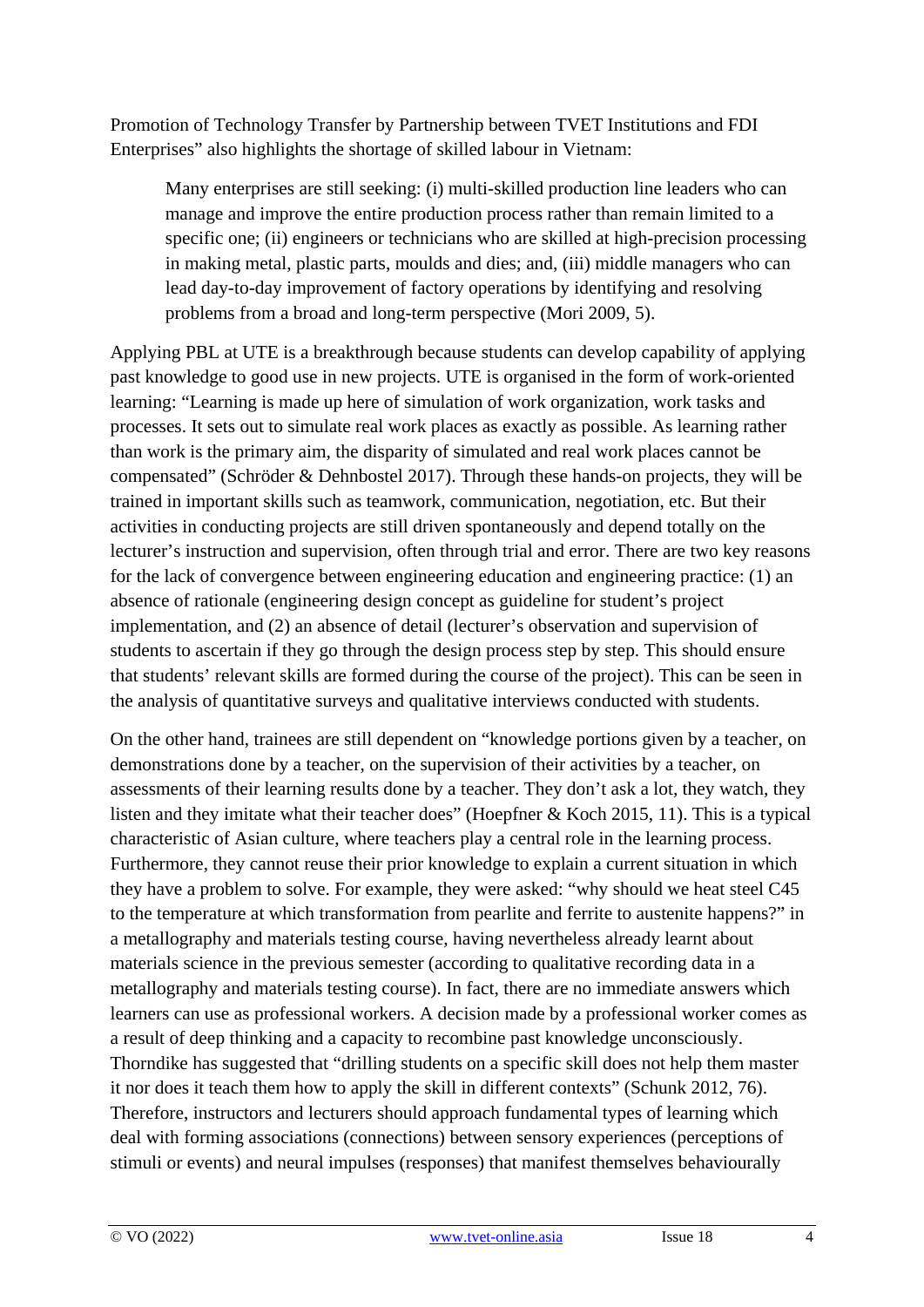when they plan their teaching activities. They must understand mechanisms of information transmission, characteristics of cognitive processes that are represented in the same way that knowledge is represented by synaptic connections in the brain. It is essential to choose teaching techniques that support trainees' readiness to overcome all of the challenges they might face in future work by producing connectionism between kinds of memories which involve information being established so that neural connections are made and neural transmissions become automatic. It is important to help trainees become capable of recombining past knowledge in decision-making processes, able to sketch out proper solutions for problems in the world of work which is constantly changing at such a rapid pace. Moreover, instructors and lecturers should consider factors that improve consolidation, organisation, rehearsal, elaboration, and emotional involvement in learning such as creating triggers by questioning or putting learners in problematic situations. The various theories of learning include self-regulation (or self-regulated learning), which "refers to processes that learners use to systematically focus their thoughts, feelings, and actions, on the attainment of their goals" (Schunk 2012, 400). Self-directed learning is another theory, in which learners are engaged in a variety of metacognitive processes to monitor and control their learning. Once students develop the skills to engage their learning processes, they can develop intellectual habits that not only improve their performance, but also their effectiveness as learners (Eberly Center n.d.).

## **3 Exploring necessary conditions for building a self-reliant learning environment through experiences in teaching at UTE.**

It is necessary to build an environment of self-reliant learning in which students are encouraged to create links between past knowledge which they can accumulate by solving more or less complex practical or theoretical problems. Through these actions, learners become active, they have to perform and take responsibility for their actions. Using concepts of engineering design as guidelines for student projects should empower students' thinking and lay solid foundations for thought processes.

"Learning in school-organized teacher-student arrangements at institutionalized venues requires the focussed development of reflexive action competence. This reflexive action competence describes the ability to reflect on the structures and organizational forms of work as well as on one's own actions in the work-process in the phases of preparation, performance and evaluation" (Roth et al. 2021, 2).

The following section will discuss which learning activities are designed to encourage students to recover their past knowledge to deal with processing their projects.

### **3.1 Integrating engineering design concepts as a guideline to implementing student projects in PBL.**

The first question is: what lead students in processing their project? Short qualitative interviews were conducted in which students were asked to use a word to describe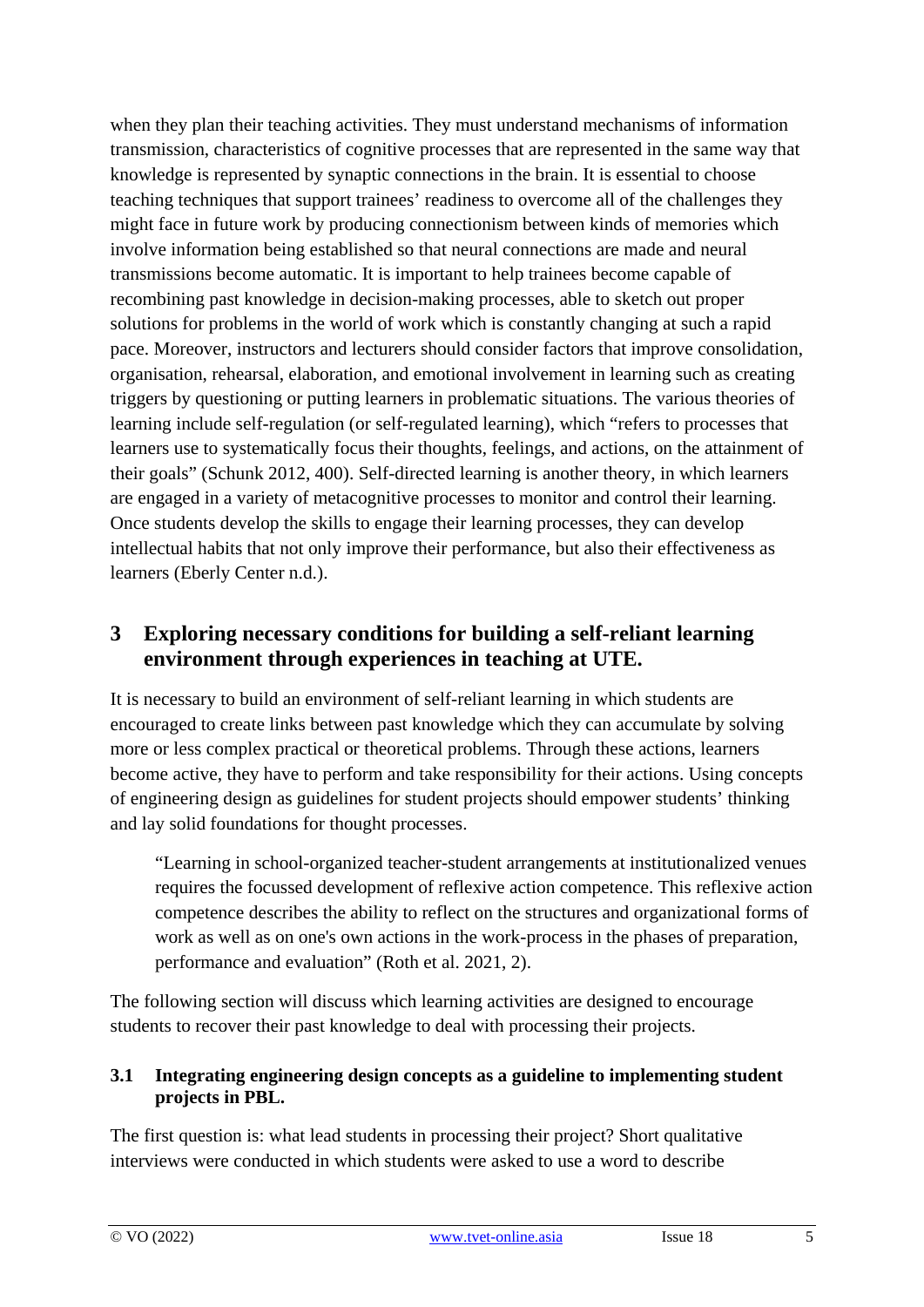engineering design processes at the beginning of their courses. Their answers indicate that students consider engineering design as more of an action, like technical drawings, rather than a process. To understand better how students deal with their projects, a further quantitative survey was implemented, in which students were requested to answer questions on the topic of "engineering design". The questionnaire comprised the following questions:

- − What is engineering design really?
- − What is the outcome of engineering design?
- − Which step do you usually skip when you conduct your project?
- − Which step is the most important in the engineering design process from your point of view?

The students' responses reveal that they see engineering design as an activity rather than a process. They tend to finish projects when asked to do so by their lecturers, but their focus is simply on getting a project done, which makes them liable to neglect controlling or testing their project models properly. Although they recognise that testing or controlling models in operation is a vital step of design, their projects are often incomplete (Figure 1).

It is very interesting to note that 39 per cent of students are likely to skip the first step of the process. Responses to the first question illustrate that students need to develop logical thinking habits to appreciate design concepts more clearly. On the other hand, students believe that they should focus on important steps such as testing and evaluation of performance rather than defining the problem and collecting information about the object of research. This is a positive point to emerge from the research. However, students also show that they have no idea how to manage testing activities when they operate on the principle of trial and error. The essence of engineering design is, in fact, how to recognise and solve problems which can arise during project implementation. Instructors need to guide students to follow the pattern: conceive-design-implement-operate in order to make them understand that design in engineering is really a process.



Figure 1: Trend of skipping the first step of engineering process when students work on a project (author's own research)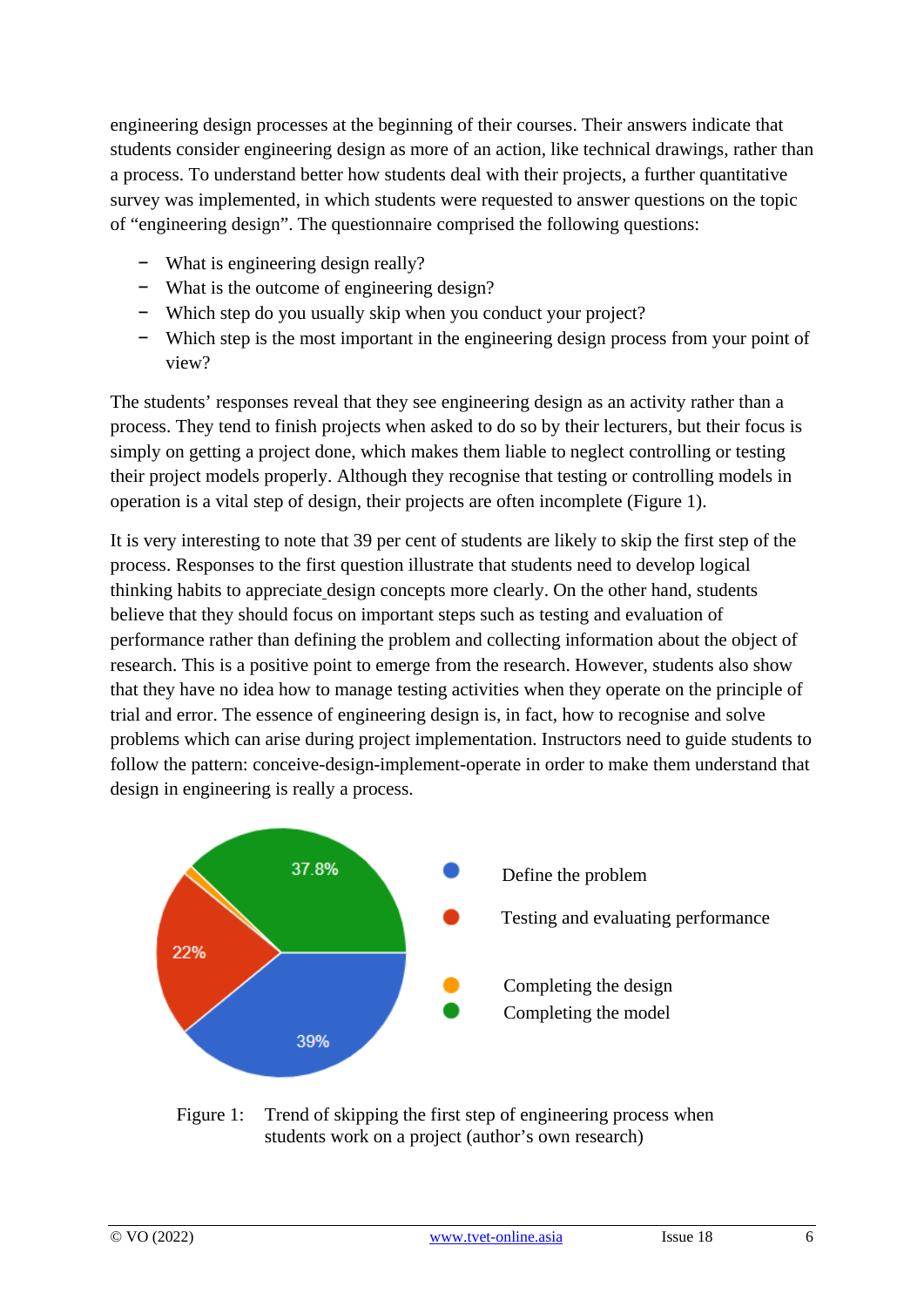Engineering design is actually a loop with specific process alignment – not a linear process. Students should be tutored to adopt a systematic and logical approach to engineering design in order to strengthen their thought processes in project work. Through this action, students can learn how to gather information mentally from external sources. A design process flowchart, as depicted in Figure 2, will guide them step by step in specific project planning. Project implementation will be carried out in practice once the plan has been adjudged to be appropriate. At the end of the design loop, students can compare results with the defined outcomes as described in the rubric (see Figure 3) which has been prepared to assess the project's result. Comparing operation results at each step during project implementation clarifies whether or not it is necessary to change individual steps or the whole plan.



Figure 2: Design Process Flowchart (Kosky et al., 352)

An embedded didactical approach to engineering design processes in PBL will help to prepare students for the world of work. Design skills are essential for engineers in the era of technology. According to Mori, engineers (or skilled workers) "… should be considered production engineers who lead the improvement of factory layout, jigs, person-hours, and inhouse logistics flows in close cooperation with the production and design departments of an enterprise's headquarters" (Mori 2009, 5). They should do "the job of engineers to be able to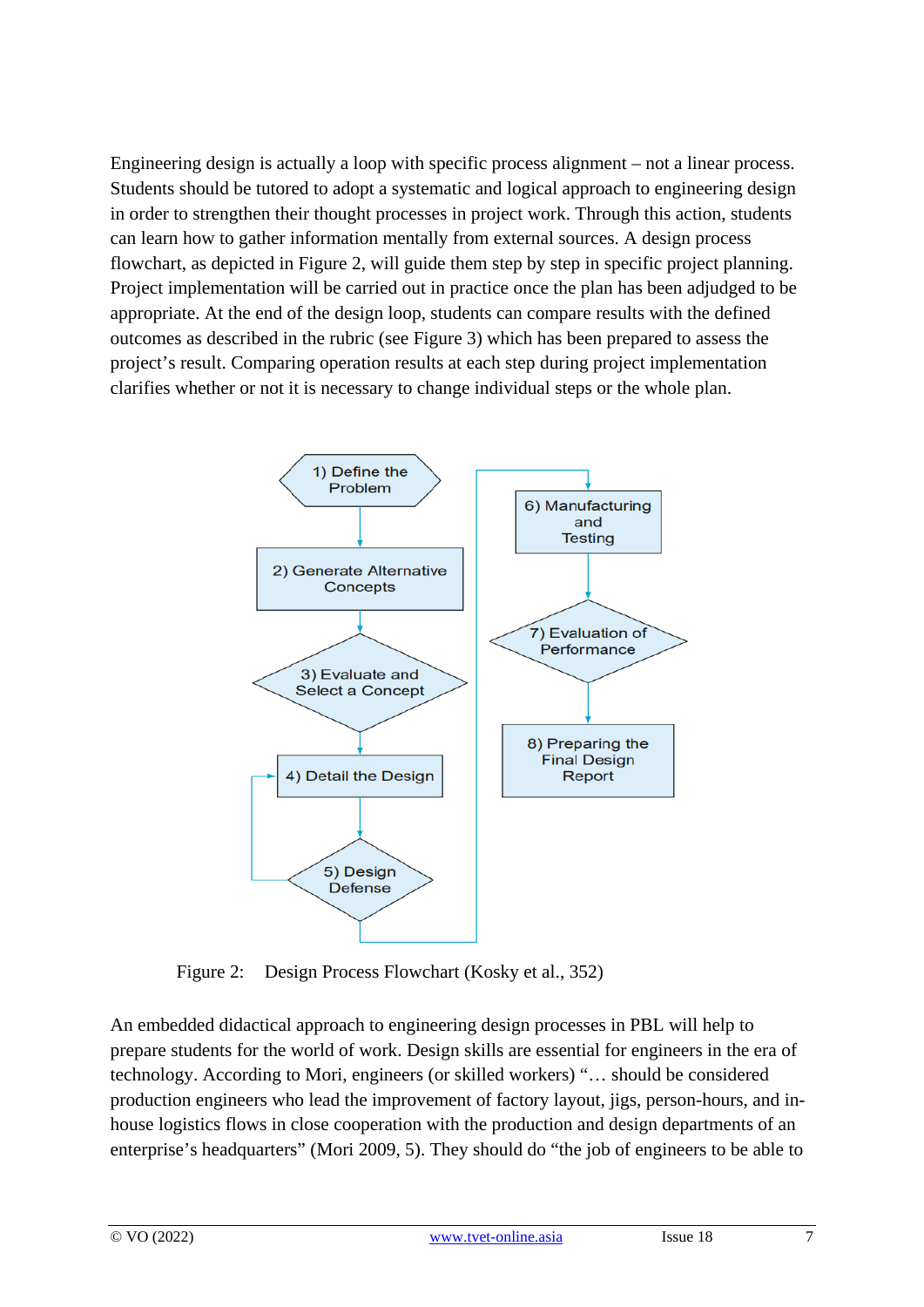engineer": The conceive-design-implement-operate sequence can add value to engineering products, processes and systems in a modern, team-based environment (Crawley et. al 2014, 50). Engaging students in assessment using a clearly defined rubric (Figure 3) will help students to build self-reliance with regard to quality assurance.

| Categories<br>(Noun)                | Above standards<br>(excellent)/(10/10)<br><b>Scores</b>                    | <b>Meet standards</b><br>(good)/(8/10)                                                                                  | Approaching standards<br>(normal)/(6/10)                   | <b>Below standard</b><br>(bad)/(4/10)                          | <b>Scores</b> |
|-------------------------------------|----------------------------------------------------------------------------|-------------------------------------------------------------------------------------------------------------------------|------------------------------------------------------------|----------------------------------------------------------------|---------------|
| Creativity                          | Mind Blowing level<br>Fictional, can't execute,<br>unique.                 | Using creative goods that<br>can combine well.                                                                          | A little creativity but don't clearly.                     | No creativity, just<br>following the pattern.                  |               |
| Purpose                             | Have a large range of<br>applications, give benefit<br>more than the cost. | Realistic, useful.                                                                                                      | Not quite useful, cost.                                    | Don't have any<br>applications.                                |               |
| Structure/outl<br>ine/layout        | Highly organized, every<br>part supports the ideas of<br>the next parts.   | The layout is designed to be<br>easy to read, full of<br>necessary information but<br>some paragraphs still<br>unclear. | Theoretically good, but shows<br>some lack of information. | Disorder, ideas and<br>parts are not<br>separated.             |               |
| Analysis<br>(Explore data)          | Clear and in-depth<br>analysis.                                            | Extract meaningful insights,<br>translate raw data into<br>information                                                  | Full analysis but lack of clarity.                         | Not in-depth<br>analysis, the data still<br>vaque and unclear. |               |
| <b>Explanations</b><br>(evidences,) | Clear explanations, easy<br>to understand and reach.<br>Realistic.         | Can answer a few questions<br>related to the topic in order<br>to defend it.                                            | Understand briefly and reach the<br>basic requirements.    | No one understands<br>what you are talking<br>about.           |               |
| Completion<br>(Model)               | The model works well.<br>with many functions.                              | The model works but not so<br>well (is functional).                                                                     | The model does not work.                                   | Do not have a model<br>or result.                              |               |
| Total:                              |                                                                            |                                                                                                                         |                                                            |                                                                |               |

#### Rubric for project report's assessment

#### Figure 3: Rubric which students create under instruction for project assessment (author's own research)

#### **3.2 Strengthen students' cognitive activities by teaching techniques to link past knowledge with the execution of designed action structures in solving problematic situations.**

The world of work is in constant flux and technology can create uncertainty when lifelong learning skills are required. Trainees may pick up knowledge in school, which is obsolete by the time they graduate. Teaching foundational knowledge and technical basics should, therefore enable engineers to think logically and develop calculations to work on practical problems. When ideas become reality, useful products and projects can be manufactured and constructed. Conveying engineering design concepts to students is one example of this. A successful instructional process in TVET is one in which learners can recall knowledge or use external information to implement their project or manufacturing process in future work. They should learn how to use past knowledge and collect the information they need to solve specific problems. This is known as action competence, which is of interest to potential employers. In case of metallography and materials testing courses, students are asked about

 $\sim$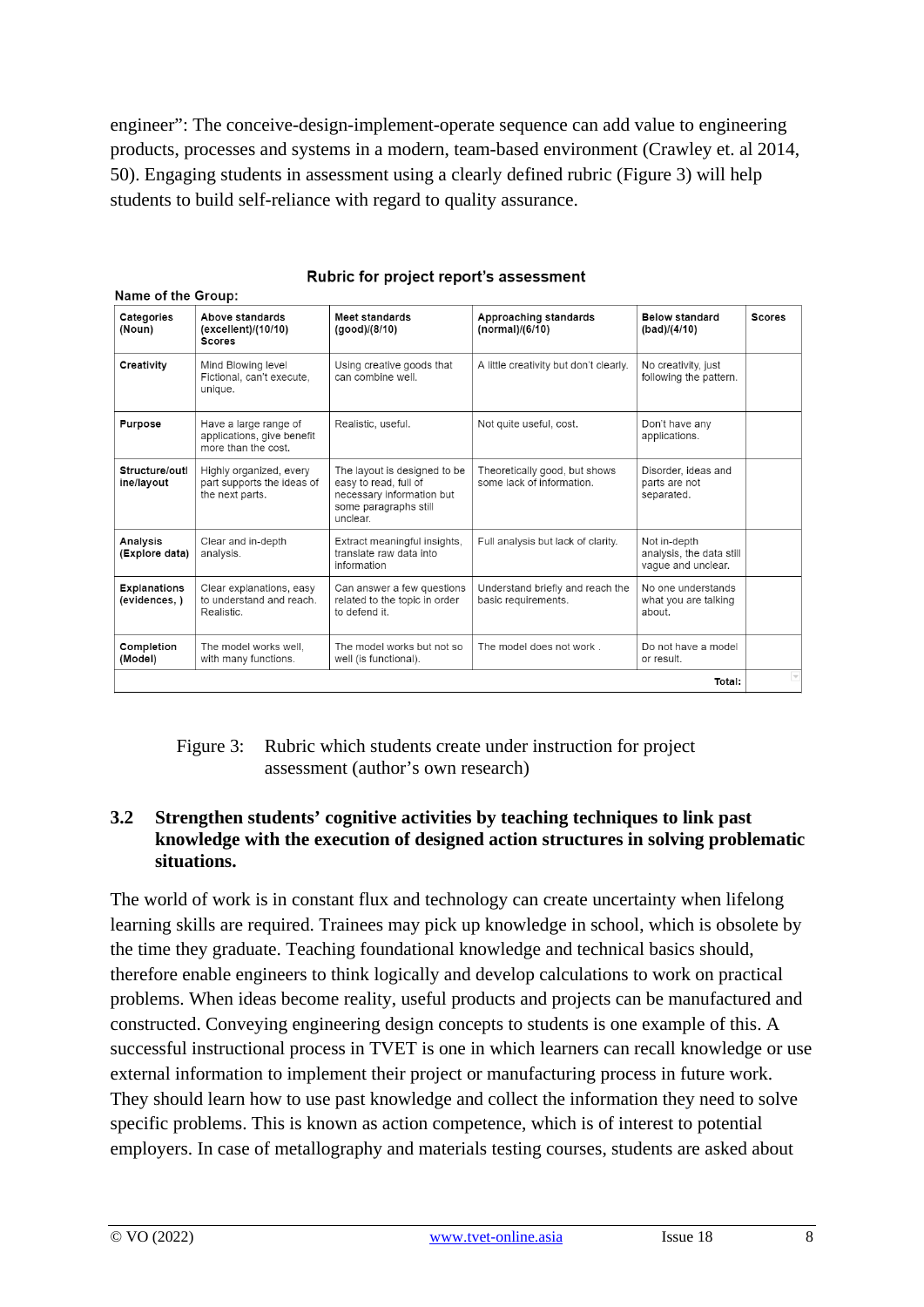the temperature of heated work pieces based on colour, but without referring to a colour chart. Their responses ranged from 700 until 1600 centigrade. They are then asked to estimate temperatures with a colour chart (Figure 4), which leads to more precise results.



Figure 4: Learning situation in which students are asked to estimate temperatures using a colour chart (excerpt from Blacksmithing Tools: Flatter, Rigoni Ironworks Channel).

Students are asked to explain why the work piece needs to be heated up to the temperature at which it is most ductile (and easier to form). The question is designed to determine if students are able to draw on past knowledge from courses such as materials science in order to give their answer. Previous results were overwhelmingly negative as students were unable to explain adequately without reference to an iron carbon phase diagram depicting austenite. (Fig. 5) Here, they could see the ductile properties of a face-centered cubic lattice which is more pliable than, for example, a body-centered cubic structure. Bridging past knowledge of austenite from a previous course to determine ideal heating temperatures for optimal ductility is a didactical approach which features a problematic situation for students to solve through knowledge of engineering sciences. This approach will develop students' awareness of professional practice capabilities in work processes where engineers must find solutions.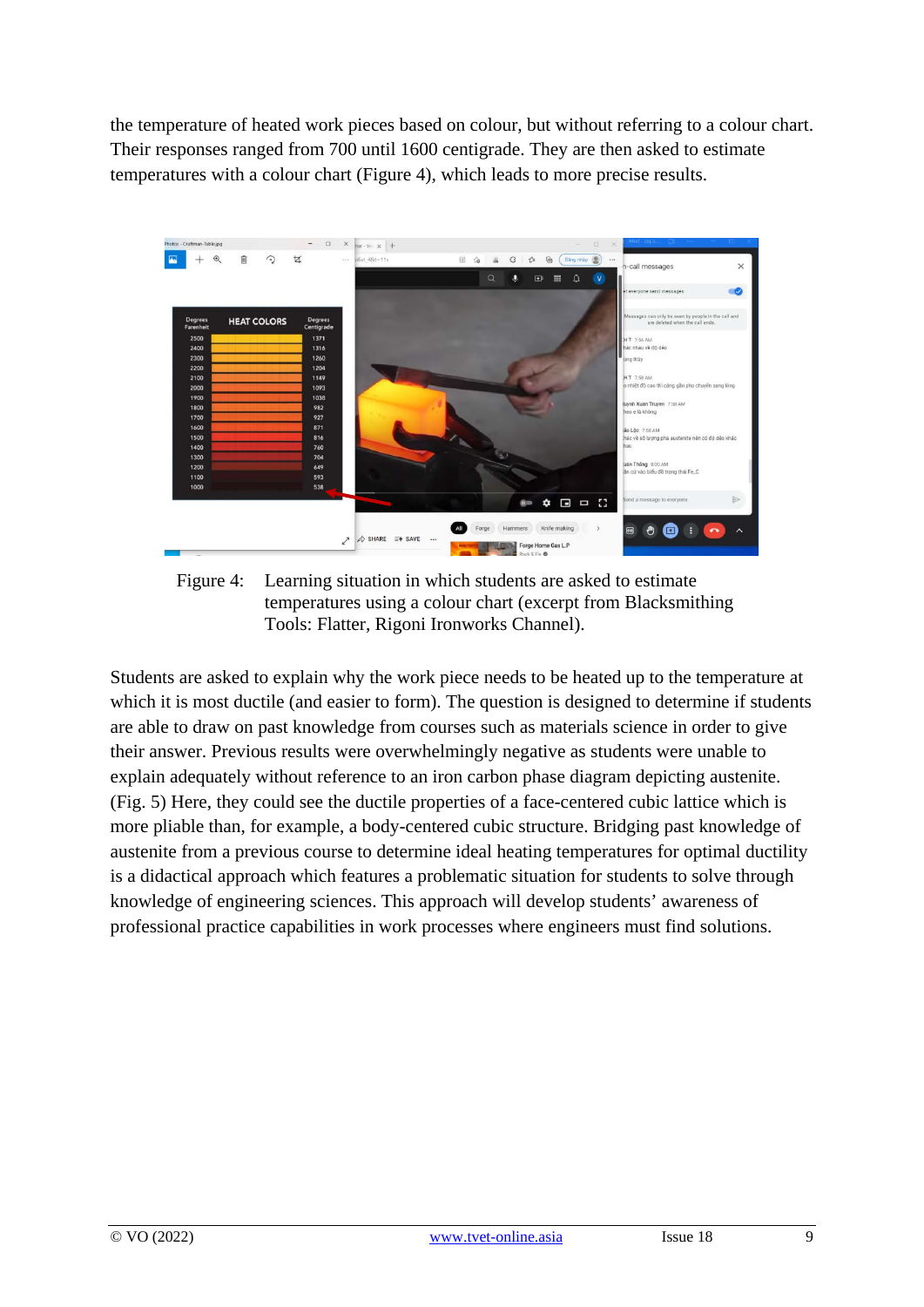

Figure 5: Linking past knowledge of austenite and heating temperatures (Blacksmithing Tools: Flatter, Rigoni Ironworks Channel)

This action help students to understand how to recall and use unconscious knowledge to arrive at an explanation or solution for a certain problem. It enhance students' cognitive activities by creating a mutually cognitive environment (Ritchie 2004) in which learning processes support the development of students' habitual capability to recall and use their learning background to solve problems.

## **4 Results and Remarks**

Embedding design thought processes as a loop according to Kosky's model makes sense when it helps students to solve problems more effectively. The eight steps design process plays a role as cognitive structures and design process simulations (similar to the manufacturing environment) can provide students with a road map for practice in the context of project design. A didactical approach to design thought processes ties in with hands-on experience in learning how to develop a product, process, or system. For example, one design project – the smart dustbin – from a previous semester was not completed as the students did not conduct any tests on the model. They had not yet mastered engineering design. The team has been now requested to improve their project by focusing on testing and analysis. They were also asked to come up with tests for their model in different conditions and then analyse the results. They set up four working conditions to test the model (Table 1). Running tests meant that the team could subsequently modify the design. Finally, they were able to choose the most appropriate concept for their project. The testing phase added stability and reliability to the smart bin operation.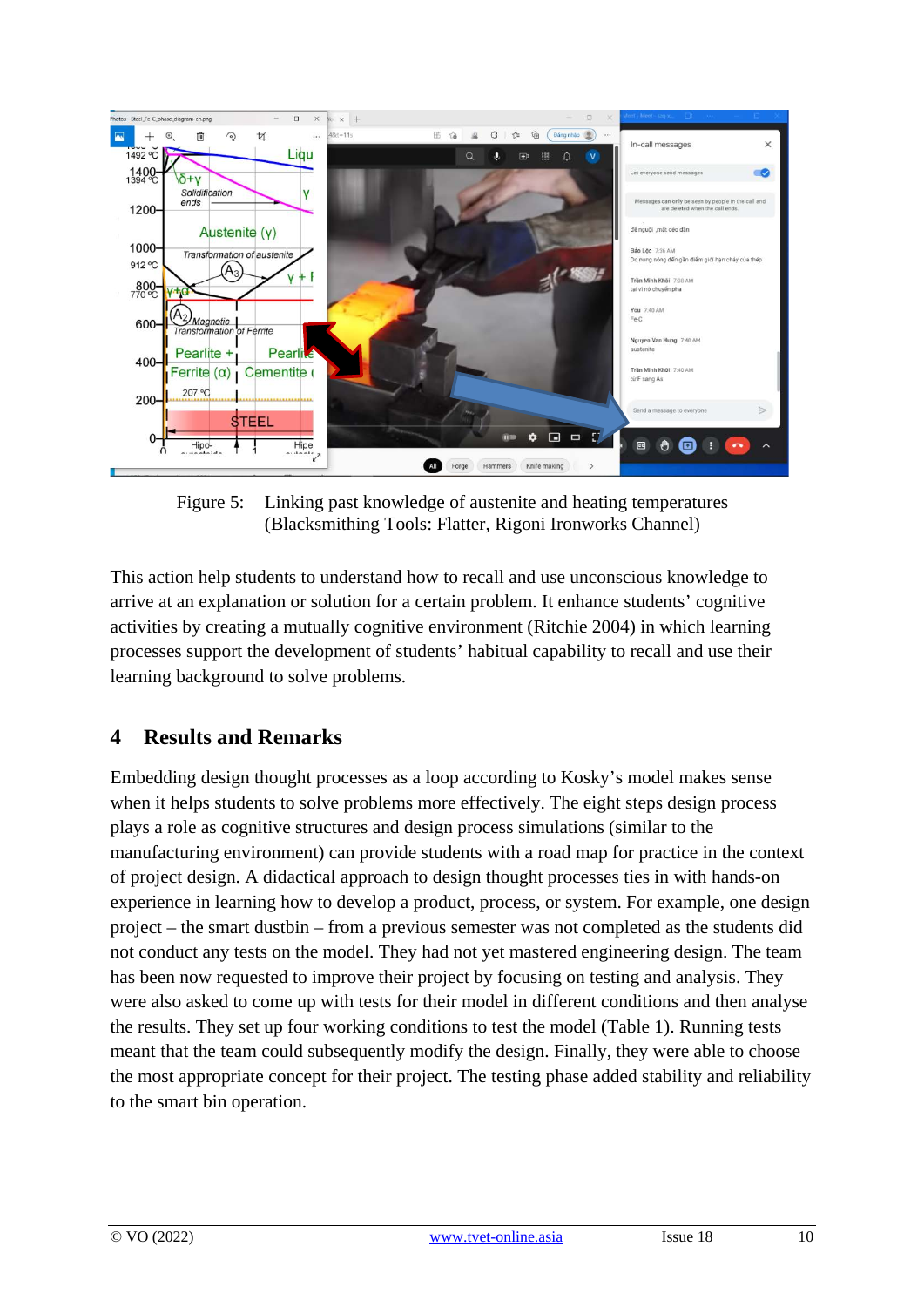| <b>Prototype</b> | <b>Working conditions</b>                                                                                                                                                                                                                                                                                                                                                                    | <b>Analyze the result</b>                                                                                                                                                                                                                                                                                                     |  |
|------------------|----------------------------------------------------------------------------------------------------------------------------------------------------------------------------------------------------------------------------------------------------------------------------------------------------------------------------------------------------------------------------------------------|-------------------------------------------------------------------------------------------------------------------------------------------------------------------------------------------------------------------------------------------------------------------------------------------------------------------------------|--|
|                  | - Setting prior detection range of the first<br>sensor at 380 mm when totally empty and<br>100 mm when full. The remaining space is                                                                                                                                                                                                                                                          | - The bin could not open although<br>it is full (didn't have enough<br>space for the lid to rotate).                                                                                                                                                                                                                          |  |
|                  | divided into 4 levels.<br>- Setting the maximum detection range of<br>the second sensor at project 250mm.<br>- Setting the delay for users to put trash in<br>the bin at 3 seconds.<br>- LEDs displays in 4 different colours to<br>show the remaining space.<br>- Notifications and email alerts will be sent<br>continuously.<br>- Setting the opening angle of the servo<br>motor at 50°. | - The lid still opening in full<br>condition.<br>- The lid also opened accidentally<br>(need to be optimised).<br>- The lid closes too quickly<br>(causes difficulty for users).<br>- The bin was still working when<br>cleaning (risk of components<br>being damaged).<br>- Annoying users with<br>notifications and emails. |  |
| 2                | - Changing the detection range when full<br>to 140 mm.<br>- Changing the program to force the lid to<br>close when full.<br>- Increasing the delay to 5 seconds.                                                                                                                                                                                                                             | - The bin was working more<br>stably.<br>- The lid still closes too fast.<br>- Some issues still could not be<br>solved.                                                                                                                                                                                                      |  |
| 3                | - Increasing the remaining space levels to<br>8.<br>- Updating to increase LEDs colour<br>indicators to 8.<br>- Adding LEDs display patterns to alert<br>when a second person is detected in range<br>and when they move away.<br>- Updating program to set gap between<br>push notifications and emails to 15 minutes                                                                       | - The bin was working more<br>stably and more accurately.<br>- The lid still closes too fast.<br>- The alert period was better.<br>- Some issues still could not be<br>solved.                                                                                                                                                |  |
| 4                | - Updating program to remove delays and<br>now keeping the lid open until users move<br>away.                                                                                                                                                                                                                                                                                                | - The bin is now working<br>effectively, stably and accurately.                                                                                                                                                                                                                                                               |  |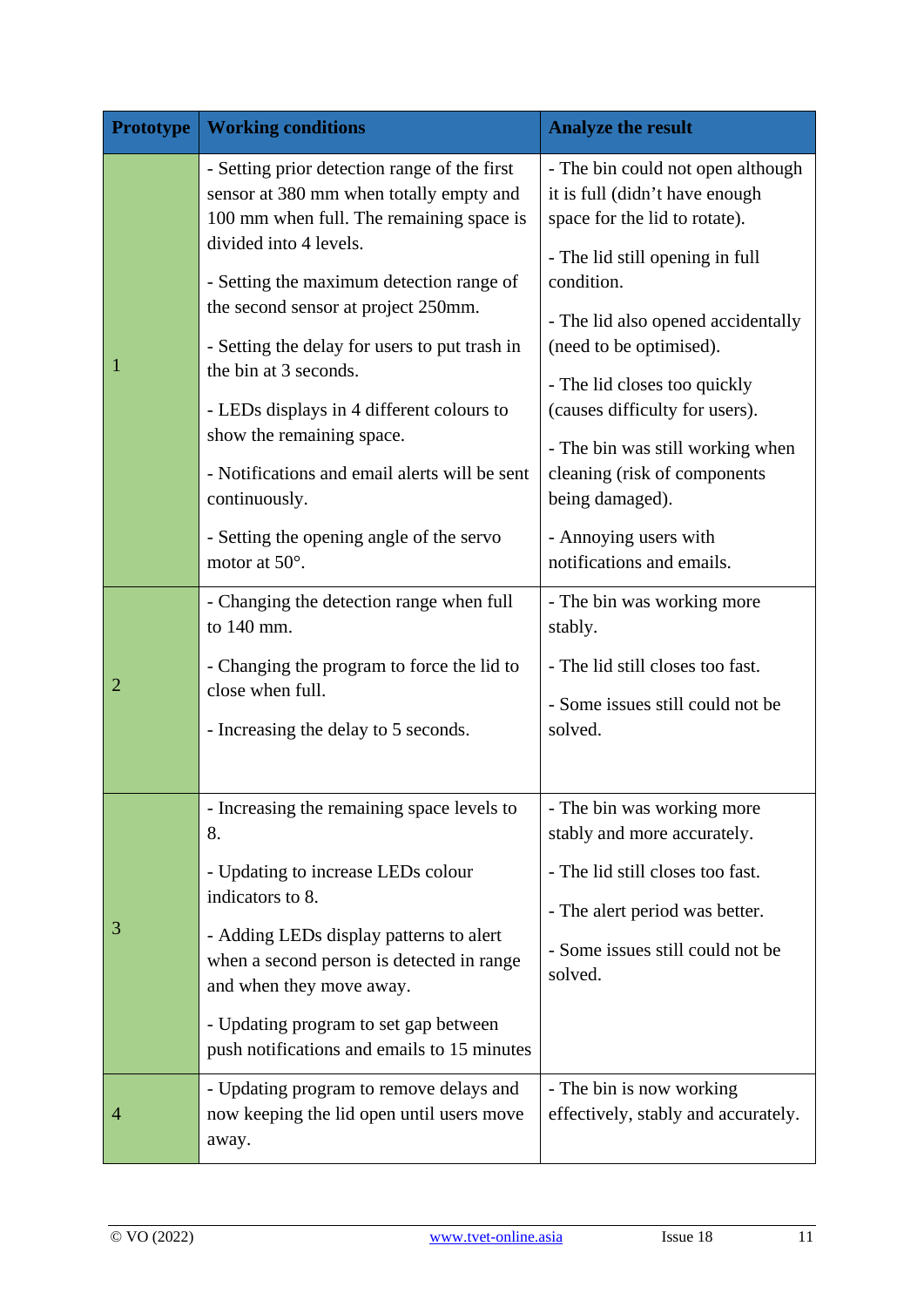| - Updating program to stop the bin from<br>working when the user is cleaning it.                        | - The lid opening angle is more<br>suitable for the user. |
|---------------------------------------------------------------------------------------------------------|-----------------------------------------------------------|
| - Adding a 'do not disturb' mode to stop<br>push notifications and emails to prevent<br>annoying users. | - All issues are solved.                                  |
| - Adding the slider to change the<br>brightness of LEDs to reduce power<br>consumption.                 |                                                           |
| - Changing the opening angle of the servo<br>motor to $60^\circ$ .                                      |                                                           |

### Table 1: **Test conditions in which the "smart dustbin" project would be operated and checked** (author's own research)

Furthermore, students in other groups were also required to focus on the step of analysing the pilot model's performance according to Kosky's model in the context of design guidance. They finished successful projects such as: automatic hand washer, chess-playing Scara-robot, Seabin (bin to collect rubbish on ocean surface) which were both stable and reliable. It is important for students to decide on testing plans and conditions in which a model should run smoothly and perfectly. On completing this step, they can select more suitable concepts for projects. Converting ideas into design models as per Kosky can support students in simulating real design procedures in which they apply their knowledge and develop professional engineering practising skills. It is really useful to help students transition from novices to experts in technology design.

Design concepts can give students roadmaps to lead them through design processes from start to finish without skipping any important steps throughout the project, especially if they can build specific testing conditions with goals in mind. Breaking these down into sub-goals and creating a rough plan in their mind before they begin will lead to more coherent action steps. Embedded engineering design concepts in PBL can create a correlation between thought processes and practical action. What starts in the mind will encourage correct actions. An engineering design concept in this context is a means to help student set clear goals when implementing their projects. It connects action, action structure and action competency. The "building of fire and gas warning models using Arduino" project (Figure 6) creates a context in which students can learn how to design and construct a model and its electrical circuits to fulfil requirements of the project, accumulate their past knowledge of electronic components from previous course modules and choose fitting component parameters which can be linked together. Most of all, they can learn how to develop genuine situation issues (fire and gas warnings) and appropriate solutions (the model with gas and temperature sensors). To finish the project, they have to research how to operate Arduino IDE in order to program it. Programming Arduino will push them to learn coding with C language programming and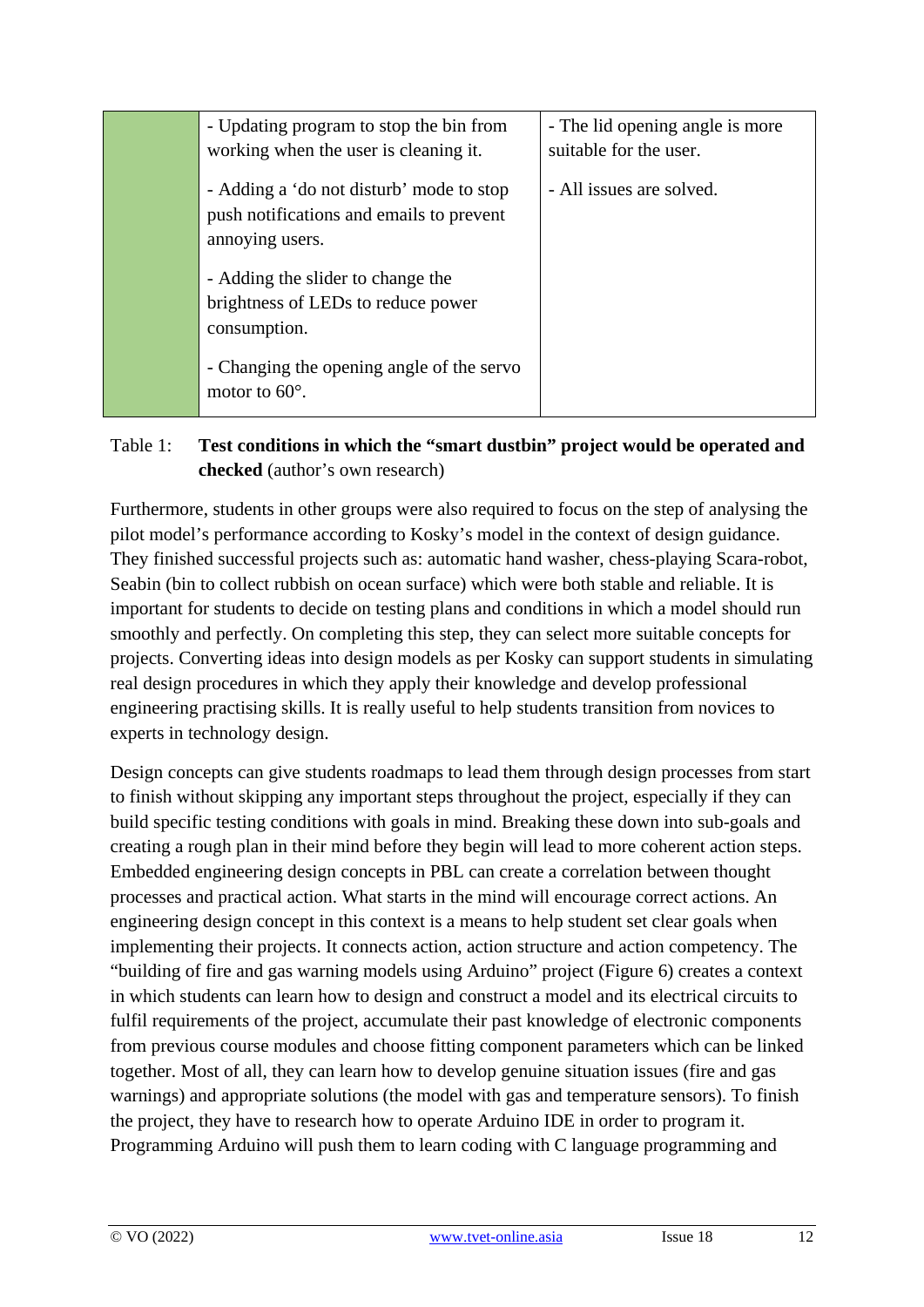learn how to communicate between hardware and software. Based on the engineering design concept of Kosky, students can define key factual information in one or more applicable areas of engineering science as related to their project. They have the chance to use knowledge in one or more areas of engineering science to improve elements of a project or product and learn how to employ principles and concepts of engineering science to solve engineering problems. Working in teams improves collaborative skills and encourages the application of critical thinking skills in their project. At the end of a project, they can identify and understand types of experiments conducted by engineers for specific applications. They can design an experiment to test a hypothesis, such as the potential effectiveness of a proposed solution to an engineering problem. This acquaints them with analysis and interpretation of results, helping them to develop a recommended plan of action based, to a degree, on the results of their experiments.



Figure 6: Model of student project: gas and fire warning system using Arduino and programming with C language

In the case of creating problematic situations in learning processes, student's inferences are always based on assumptions and guesses or opinions formed on the basis of existing knowledge or the information that they have – for example, they can compare colours of heating work pieces with a colour chart to calculate temperatures accurately. When asked: "why should we heat steel C45 to the temperature at which transformation from pearlite and ferrite to austenite happens?" they have already learned how to combine prior knowledge and make the connection to basic information as they respond. For example, students can estimate the temperature of a piece of metal with a degree of accuracy by referring to a colour chart and give an appropriate answer regarding the quenching process in the next action. Students now have the intellectual habit of expressing an opinion or answer for a question arising out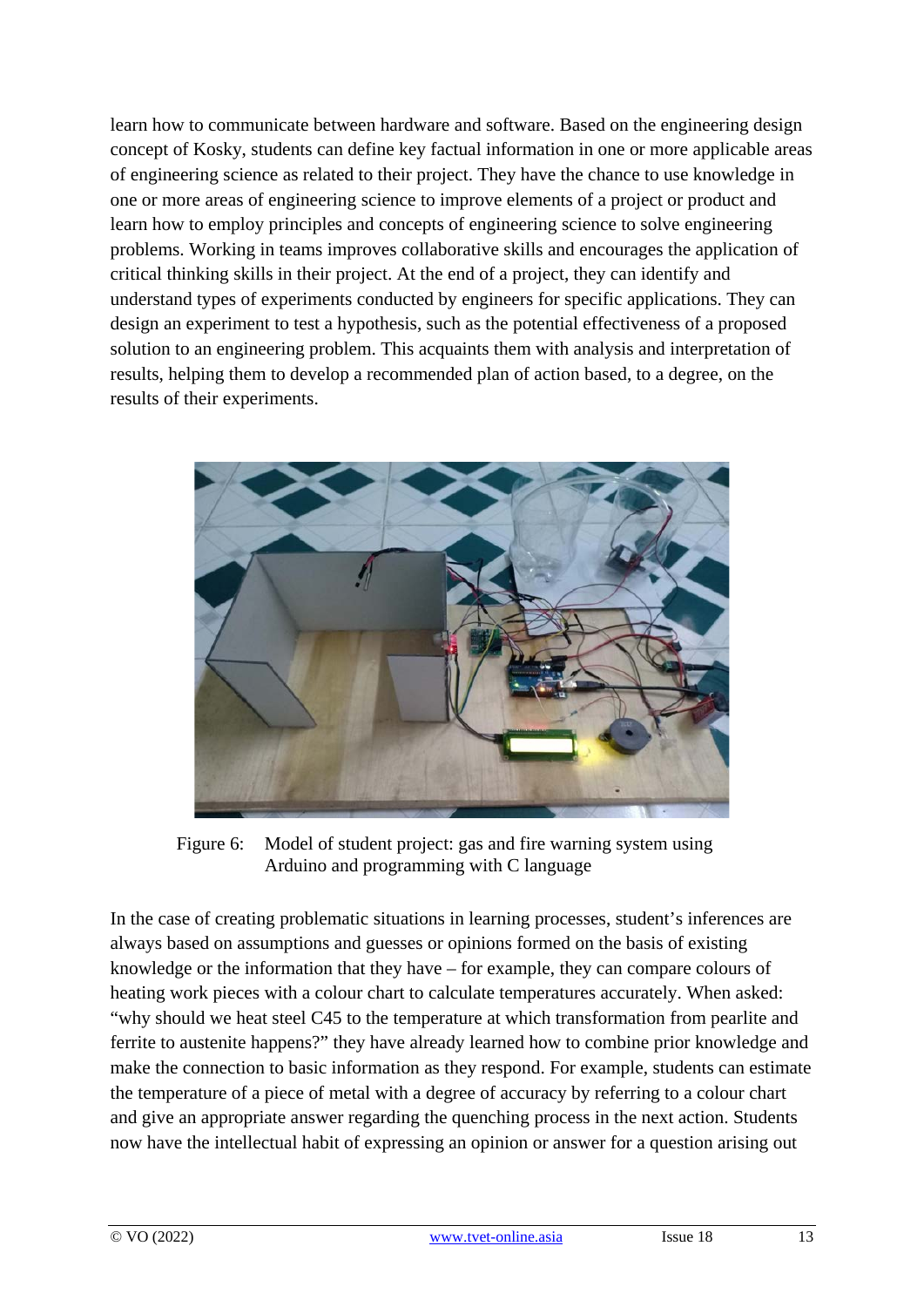of a problematic situation. They can follow logical cognitive steps connected to their foundational knowledge in order to find out a suitable answer or expression. In TVET training, individual interpretations in learning processes and, later, in working processes should be considered as representations of common ground – the basic foundation of professional training and linked to long-life learning skills of students.

### **5 Conclusions**

In TVET Vietnam, there is still a debate on how engineering science should be transferred effectively, how knowledge should be compacted in relative fields such as the Lernfeld (learning field) concept, similar to the German model, or split into separate subjects in certain engineering fields, which can assists learners in the development of professional skills. Unfortunately, training curricula in TVET Vietnam are normally designed as collections of separate courses for various topics in relative engineering fields such as materials science, manufacturing technology, metal processing technology, electronic components etc. As a consequence, students cannot connect knowledge from individual courses (if not requested to do so). Building students habitual reactions to use past knowledge to solve present problematic situations is essential if students are to be capable of connecting engineering science and engineering tools to overcome challenges at the workplace in future. Engineers who are ready to use foundational professional knowledge and capabilities in work can draw on appropriate knowledge and choose the right tools to solve engineering problems; they can recombine knowledge in one or more areas of engineering science to meet the needs of a new project or production; they can employ principles and concepts from one or more areas of engineering science to create a new engineering concept in the solution of an engineering problem. Therefore, it is necessary that all courses in a certain training programme are carefully organised and taught in a logical sequence, in which knowledge is linked and clearly transferred in relation to specific professions. Furthermore, teaching techniques should be built on proper learning theories and neural science. Instructors or lecturers must have a suitable methodological approach to teaching which will motivate students' mastery of essential knowledge and self-reliant learning. Appropriate pedagogical activities in students' learning processes can provide a strong foundation for building new knowledge and makes students' prior knowledge more robust, as well as catalysing the acquisition of new knowledge. Learning is an intellectual process in which knowledge should be consistent and meaningful connections between prior and brand new or fresh knowledge are initiated in a structured manner. Using questions or requesting students to apply prior knowledge to solve a problem, or to practise a task during PBL in order to facilitate students' knowledge and stimulate particular types of thinking are key aspects in terms of strengthening students' cognitive activity. Neural connections are formed between learning and new uses in new situations, so students must learn through experience under instructional processes or through their own problem-solving actions, as Schunk says. These innovations will build an education ecosystem in TVET training based on the principle of supporting engineers' work readiness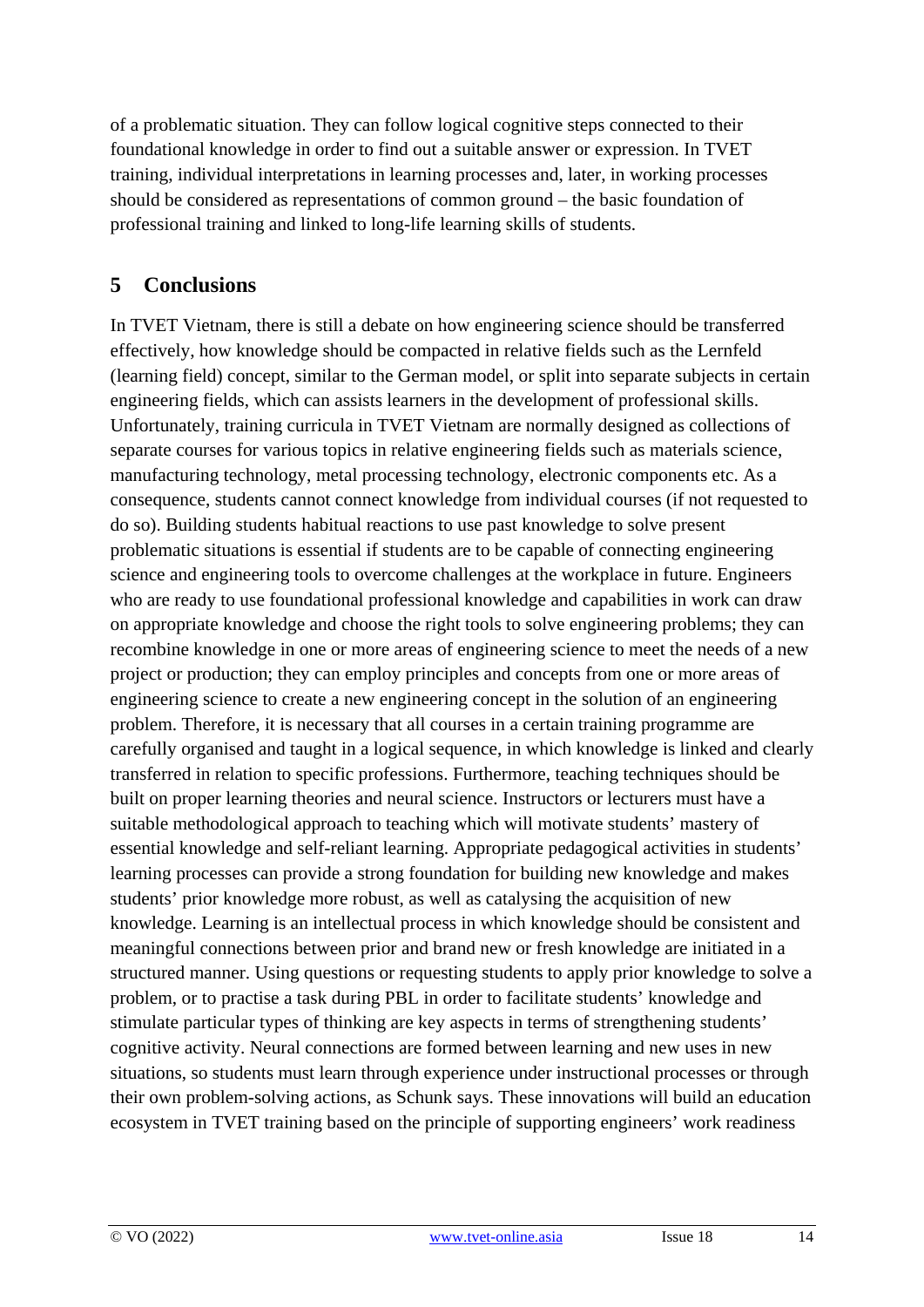and providing a solution to alleviate the skilled worker shortage, delivering workers who are capable of facing any challenge at the workplace.

### **References**

Ambrose, S. A., Bridges, M. W., DiPietro, M., Lovett, M.C., & Norman, M. K. (2010). How Learning works: Seven Research-Based Principles for Smart Teaching. 1<sup>st</sup> Edition. San Francisco, United States of America: Jossey-Bass Inc.

Crawley, E. F., Östlund, S., & Edström, K. (2014). Rethinking Engineering Education: The CDIO Approach, 2nd Edition. Basel: Springer International Publishing Switzerland.

Dehnbostel, P. & Schröder, T. (2017). Work-based and Work-related Learning –Models and Learning Concepts, In: TVET@Asia, 9, 1-16. Online: [http://www.tvet@online.asia/issue9/dehnbostel\\_schroeder\\_tvet9.pdf](http://www.tvet@online.asia/issue9/dehnbostel_schroeder_tvet9.pdf) (retrieved 30.06.2017).

Eberly Center. (n.d.). Learning Principles: Theory and Research-based Principles of Learning. Pittsburgh: Carnegie Mellon University. Online: <https://www.cmu.edu/teaching/principles/learning.html> (retrieved 15.01.2022).

Hoepfner, H. D. & Koch, H. (2015). Self-reliant Learning in Technical Education and Vocational Training (TEVT). In: Paryono, P., Schröder, T. & Spöttl, G. (eds.): RAVTE Practice and Working Paper. Online: [http://tvet-online.asia/wp](http://tvet-online.asia/wp-content/uploads/2020/03/PWP_vol-4_Hoepfner_Koch.pdf)[content/uploads/2020/03/PWP\\_vol-4\\_Hoepfner\\_Koch.pdf](http://tvet-online.asia/wp-content/uploads/2020/03/PWP_vol-4_Hoepfner_Koch.pdf) (retrieved 30.06.2020).

Kosky, P., Wise, G., Balmer, R., & Keat, W. (2010). Exploring Engineering: An Introduction to Engineering and Design, 2nd Edition. Amsterdam: Academic Press, Elsevier.

Rigoni Ironworks. (2021). Blacksmithing Tools: Flatter. Online: [https://www.youtube.com/watch?v=tSUs7o6st\\_4](https://www.youtube.com/watch?v=tSUs7o6st_4) (retrieved 30.06.2020).

Ritchie, D. (2004). Metaphors in Conversational Context: Toward a Connectivity Theory of Metaphor Interpretation. In: Metaphor and Symbol, 19, 265-287. Online: [http://web.pdx.edu/~cgrd/Connectivity%20Theory.html](http://web.pdx.edu/%7Ecgrd/Connectivity%20Theory.html) (retrieved 30.11.2021).

Roth, Y.-L., Schulte, S., & Spöttl, G. (2021). Perspectives and Criteria for Supporting Holistic Competence Development in Work-Processes. In: TVET@Asia, 17, 1-24. Online: [http://tvet@online.asia/issue/17-1/perspectives-and-criteria-for-supporting-holistic](http://tvet@online.asia/issue/17-1/perspectives-and-criteria-for-supporting-holistic-competence-development-in-work-processes/)[competence-development-in-work-processes/](http://tvet@online.asia/issue/17-1/perspectives-and-criteria-for-supporting-holistic-competence-development-in-work-processes/) (retrieved 31.07.2021).

Schunk, D. H. (2012). Learning Theories: An Educational Perspective, 6<sup>th</sup> Edition. Boston: Pearson.

Schröder, T. & Dehnbostel, P. (2021). The workplace as a place of learning in times of digital transformation – models of work-related and work-based learning and in-company concepts. In: TVET@Asia, 17, 1-16. Online: [http://tvet-online.asia/issue/17-1/the-workplace-as-a](http://tvet-online.asia/issue/17-1/the-workplace-as-a-place-of-learning-in-times-of-digital-transformation-models-of-work-related-and-work-based-learning-and-in-company-concepts/)[place-of-learning-in-times-of-digital-transformation-models-of-work-related-and-work](http://tvet-online.asia/issue/17-1/the-workplace-as-a-place-of-learning-in-times-of-digital-transformation-models-of-work-related-and-work-based-learning-and-in-company-concepts/)[based-learning-and-in-company-concepts/](http://tvet-online.asia/issue/17-1/the-workplace-as-a-place-of-learning-in-times-of-digital-transformation-models-of-work-related-and-work-based-learning-and-in-company-concepts/) (retrieved 31.07.2021).